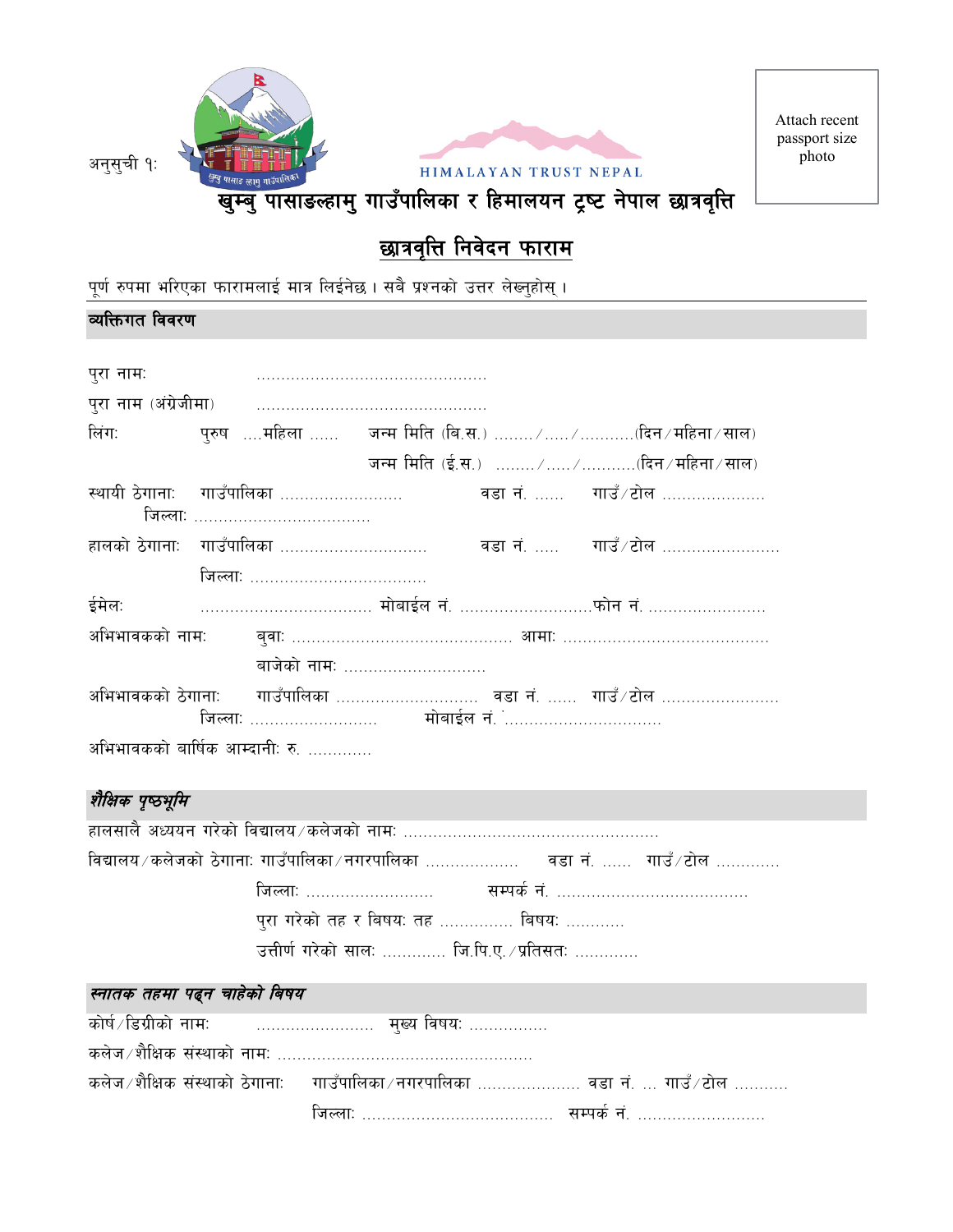| यो छात्रवृत्तिको बारेमा कसरी जानकारी पाउनु भयो ?                                 |          |                     |                                                                                                                   |                                                                                                                         |
|----------------------------------------------------------------------------------|----------|---------------------|-------------------------------------------------------------------------------------------------------------------|-------------------------------------------------------------------------------------------------------------------------|
| विद्यालयबाट<br>.                                                                 | $\cdots$ | साथीबाट             | स्थानीय संचार माध्यमबाट                                                                                           |                                                                                                                         |
| आफन्तबाट                                                                         |          | … सामाजिक सञ्जालबाट | $\frac{1}{2}$<br>अन्य                                                                                             |                                                                                                                         |
| हाल, तपाईको अन्य कुनै छात्रवृत्ति वा व्यक्तिगत दाता हुनुहुन्छ ?                  |          |                     |                                                                                                                   | छैन ……                                                                                                                  |
|                                                                                  |          |                     | ्<br>स्थित सम्पन्न संस्कृत संस्कृत संस्कृत संस्कृत संस्कृत संस्कृत संस्कृत संस्कृत संस्कृत संस्कृत संस्कृत संस्कृ |                                                                                                                         |
|                                                                                  |          |                     |                                                                                                                   |                                                                                                                         |
| निवेदकको प्रेरणा र प्रतिवद्धता                                                   |          |                     |                                                                                                                   |                                                                                                                         |
| (तलको प्रश्नको जवाफ दिनुहोस्, आवश्यक परेमा थप उत्तर पुस्तिकाको प्रयोग गर्नुहोस्) |          |                     |                                                                                                                   |                                                                                                                         |
|                                                                                  |          |                     |                                                                                                                   |                                                                                                                         |
| भविष्यमा तपाई के बन्न चाहनुहुन्छ ?                                               |          |                     |                                                                                                                   |                                                                                                                         |
|                                                                                  |          |                     |                                                                                                                   |                                                                                                                         |
|                                                                                  |          |                     |                                                                                                                   |                                                                                                                         |
|                                                                                  |          |                     |                                                                                                                   |                                                                                                                         |
| भविष्यमा तपाई कहाँ र के काम गर्न चाहनुहुन्छ ?                                    |          |                     |                                                                                                                   |                                                                                                                         |
|                                                                                  |          |                     |                                                                                                                   |                                                                                                                         |
|                                                                                  |          |                     |                                                                                                                   |                                                                                                                         |
|                                                                                  |          |                     |                                                                                                                   |                                                                                                                         |
| तपाईलाई स्नातक तहमा यो कोर्स रोज्नको लागि कसरी प्रेरणा मिल्यो ?                  |          |                     |                                                                                                                   |                                                                                                                         |
|                                                                                  |          |                     |                                                                                                                   |                                                                                                                         |
|                                                                                  |          |                     |                                                                                                                   |                                                                                                                         |
|                                                                                  |          |                     |                                                                                                                   |                                                                                                                         |
|                                                                                  |          |                     |                                                                                                                   |                                                                                                                         |
|                                                                                  |          |                     |                                                                                                                   | तपाईलाई छात्रवृत्ति किन चाहिन्छ ? किनकी यस छात्रवृत्तिबाट तपाईले शैक्षिक शुल्क मात्र तिर्न सक्नु हुन्छ, बाँकी खर्च कसले |
| सहयोग गर्छ ?                                                                     |          |                     |                                                                                                                   |                                                                                                                         |
|                                                                                  |          |                     |                                                                                                                   |                                                                                                                         |
|                                                                                  |          |                     |                                                                                                                   |                                                                                                                         |
|                                                                                  |          |                     |                                                                                                                   |                                                                                                                         |
|                                                                                  |          |                     |                                                                                                                   |                                                                                                                         |
|                                                                                  |          |                     |                                                                                                                   |                                                                                                                         |
| आवेदकको नाम :                                                                    |          |                     |                                                                                                                   |                                                                                                                         |
|                                                                                  |          |                     |                                                                                                                   |                                                                                                                         |
| आवेदकको हस्ताक्षर:                                                               |          |                     |                                                                                                                   |                                                                                                                         |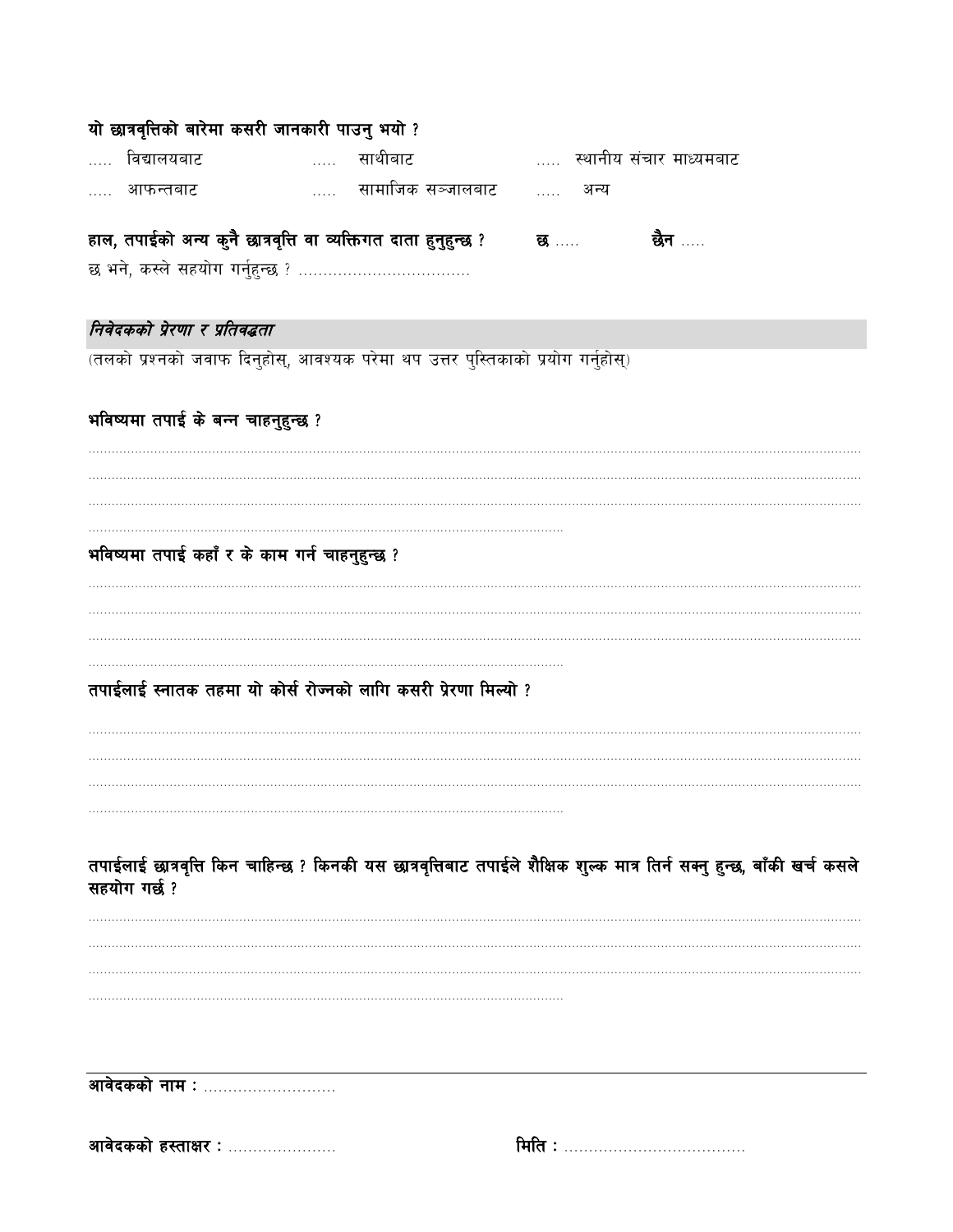



Attach recent passport size photo

# **Khumbu Pasang Lhamu Rural Municipality & Himalayan Trust Scholarship**

# **Scholarship Application Form**

Only completed applications will be considered. Do Not Leave Items Blank.

| <b>Personal Information</b>                                                      |                                                   |                                                                                                                                                                                                                                           |  |
|----------------------------------------------------------------------------------|---------------------------------------------------|-------------------------------------------------------------------------------------------------------------------------------------------------------------------------------------------------------------------------------------------|--|
| First Name:                                                                      |                                                   | Last Name:<br><u> 2008 - Andrea Andrewski, politik amerikan (</u>                                                                                                                                                                         |  |
| Sex: Male Female                                                                 |                                                   | Date of Birth: $\frac{1}{\sqrt{1-\frac{1}{2}}}$ (DD/MM/YY)                                                                                                                                                                                |  |
|                                                                                  | District President President Communications       | Permanent Address: Rural Municipality _______________Ward No. ____ Village/Town ____                                                                                                                                                      |  |
| <b>Current Address:</b>                                                          |                                                   | Rural Municipality _______________Ward No. ____Village/Town _____                                                                                                                                                                         |  |
| Email address:                                                                   |                                                   | Mobile Number:                                                                                                                                                                                                                            |  |
| Home Telephone:                                                                  | <u> 1989 - Johann Barbara, martin amerikan ba</u> |                                                                                                                                                                                                                                           |  |
| Parent's Name                                                                    |                                                   |                                                                                                                                                                                                                                           |  |
| Parent's Address:                                                                |                                                   | Rural Municipality _____________Ward No. ____ Village/Town ________                                                                                                                                                                       |  |
| Home Telephone:                                                                  |                                                   | Mobile Number: (father/mother)                                                                                                                                                                                                            |  |
| Father's Occupation:                                                             |                                                   | Mother's Occupation:                                                                                                                                                                                                                      |  |
| <b>Academic Background:</b>                                                      |                                                   | Location of School/College: Rural Municipality _____________ Ward _______ Street: ___________<br>Level and Course completed: Level Level (Science, Education, etc.)<br>Year of Completion: ______________Grade Point/Percentage: ________ |  |
| <b>Course Information for Proposed Study</b><br>Name of Degree/Course to Pursue: |                                                   | Level: Major Subject:                                                                                                                                                                                                                     |  |
|                                                                                  |                                                   |                                                                                                                                                                                                                                           |  |
|                                                                                  | Contact Number:                                   | Address of the institution: Rural Municipality ____________ Ward ____ Street: ______________________                                                                                                                                      |  |
| How did you know about this scholarship?                                         |                                                   |                                                                                                                                                                                                                                           |  |
| from school                                                                      | from friend                                       | from local media                                                                                                                                                                                                                          |  |
|                                                                                  |                                                   | Another source                                                                                                                                                                                                                            |  |
| from relatives                                                                   | from social media                                 |                                                                                                                                                                                                                                           |  |
| Currently, do you have any other scholarship or sponsor?                         |                                                   | $Yes$ <sub>___</sub><br>$\bf No$                                                                                                                                                                                                          |  |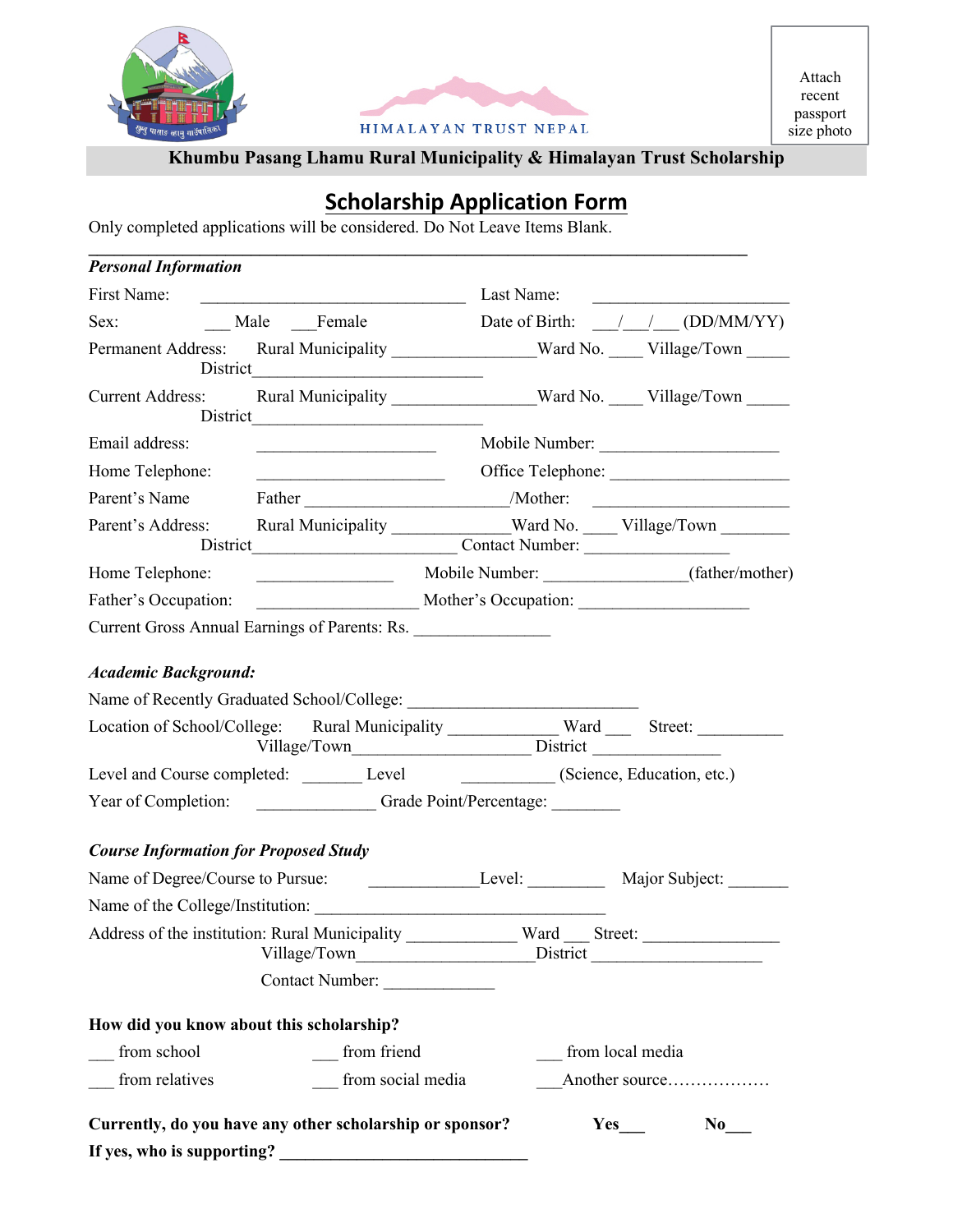#### **Applicant's Motivation and Commitment**

(Please answer the following questions, use extra sheet if the space is not sufficient)

#### What do you want to be in future?

#### Where do you want to live and work in future?

#### What made you to choose this course in Bachelor level?

| . |  |  |  |  |  |  |  |  |  |  |  |  |  |  |  |  |  |
|---|--|--|--|--|--|--|--|--|--|--|--|--|--|--|--|--|--|

#### Why do you need a scholarship? Since this Scholarship mostly the tuition fee, who is supporting rest of your cost?

. . . . . . . . . . . . . . .

Signature of Applicant

Date: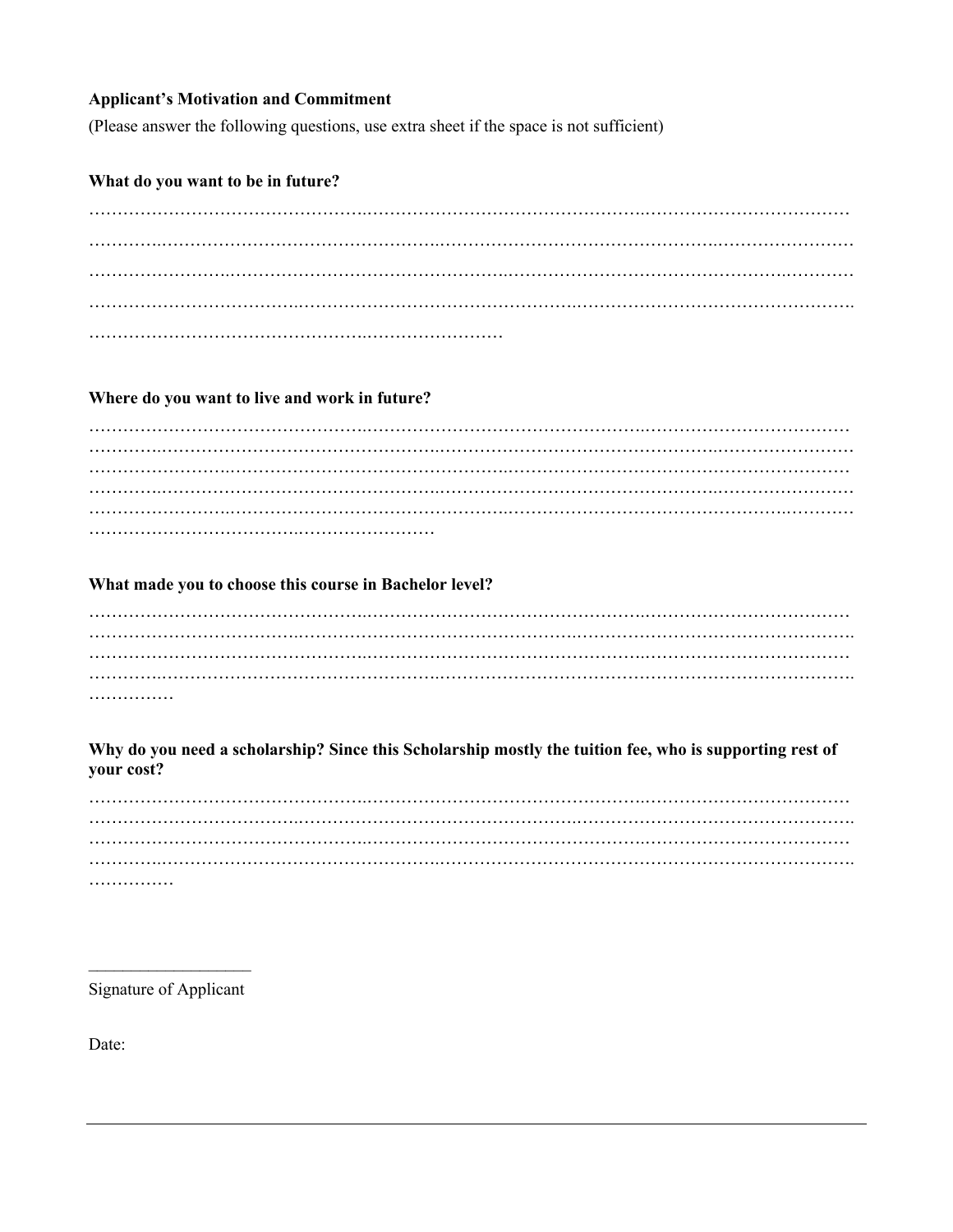



# खुम्बु पासाङल्हामु गाउँपालिका र हिमालयन ट्रष्ट नेपाल छात्रवृत्ति छात्रवत्तिको मापदण्ड तथा शर्तहरु

## छात्रवृत्ति आवेदन दिनका लागि चाहिने योग्यता र मापदण्ड

- क) आवेदक खुम्ब् पासाङल्हाम् गाउँपालिका भित्रको स्थायी बासिन्दा हुन् पर्ने ।
- ख) उक्त गाउँपालिकाका स्थायी बासिन्दाले देशभित्रका कुनै पनि सामुदायिक वा बोर्डिडबाट कक्षा १२ पुरा गरेकाले आवेदन दिन सक्ने ।
- ग) गाउँपालिकाले २०७६ सालमा छात्रवृत्ति आव्हान गर्दा आवेदन दिने आवेदकहरुले तोकिएका बिषय मिल्ने भएमा पुन: आवेदन दिन सक्ने तर पढाई शुरु गरिसकेकाहरुको हकमा भने बाँकी अवधिको लागि मात्र छात्रवृत्ति दिने ।

## छात्रवृत्ति नपाउने अवस्था

- क) विदेशमा अध्ययन गर्नको लागि,
- ख) नेपाल सरकारको वा अन्य कुनै निकायबाट सोही तह अध्ययनका लागि जुनसुकै छात्रवृत्ति प्राप्त गरिरहेका,
- ग) गलत वा भाठा विवरण भरेको प्रमाणित भएमा,

## छात्रवृत्ति छनौटका मापदण्ड

- क) कक्षा १२ मा आवेदकले प्राप्त गरेको जी.पी.ए.
- ख) खुम्बु पासाङल्हाम् गाउँपालिका भित्रका विद्यालयहरुबाट एस.ई.ई. र कक्षा १२ उत्तीर्ण गर्नेलाई प्राथमिकता स्वरुप ५ ग्रेस मार्क दिने ।
- ग) सम्बन्धित क्याम्पस र विश्वविद्यालयको प्रवेश परीक्षा उत्तीर्ण भएपछि मात्र छात्रवृत्तिका लागि छनौट हुने ।
- घ) छात्रवृत्ति कोटाको कुल संख्या मध्ये पचास प्रतिशत महिलालाई प्रदान गरिनेछ । साथै आर्थिक, सामाजिक (अपाङ्ग, दलित, एकल महिला, अभिभावक विहीन) लैङ्गिक र वर्गीय रुपले विपन्नलाई प्राथमिकता दिइने )।
- ड) आवेदकले अध्ययन पुरा गरेपछि खुम्बुमा फर्केर कम्तीमा २ बर्ष काम गर्न प्रतिबद्धता जनाएको हुनु पर्ने ।
- च) छात्रवृत्तिको लागि अनुसूचि-१ को ढाँचा बमोजिम निवेदन दिन् पर्ने ।
- छ) आवेदकले निवेदनका साथ अनुसुचि-२ बमोजिमका कागजातहरु पेश गर्नुपर्ने ।

### छात्रवृत्ति सम्बन्धी आवश्यक शर्तहरु

- क) सम्बन्धित क्याम्पस र विश्वविद्यालयको प्रवेश परीक्षा उतीर्ण गरेका विद्यार्थीहरुलाई मात्र उच्चतम प्राप्ताङ्को आधारमा छात्रवृत्ति प्रदान गरिनेछ ।
- ख) छात्रवृत्ति प्राप्त विद्यार्थीले स्नातक तहको अध्ययन पुरा गरिसकेपछि गाउँपालिका क्षेत्रभित्र कम्तीमा २ वर्ष सेवा गर्नुपर्नेछ । गाउँपालिकाभित्र दरबन्दी ∕रिक्त स्थान नभएको खण्डमा कम्तीमा ६ महिना स्वयं सेवा गर्ने गरी कबुलियतनामा गर्न सहमत हनुपर्नेछ ।
- ग) छात्रवृत्ति प्राप्त विद्यार्थीले तोकिएको समयभित्र अध्ययन पुरा गर्नु पर्नेछ र शुरुमा छनौट भएको बिषय शैक्षिक सत्र शुरु भएपछि परिवर्तन गर्न पाईनेछैन ।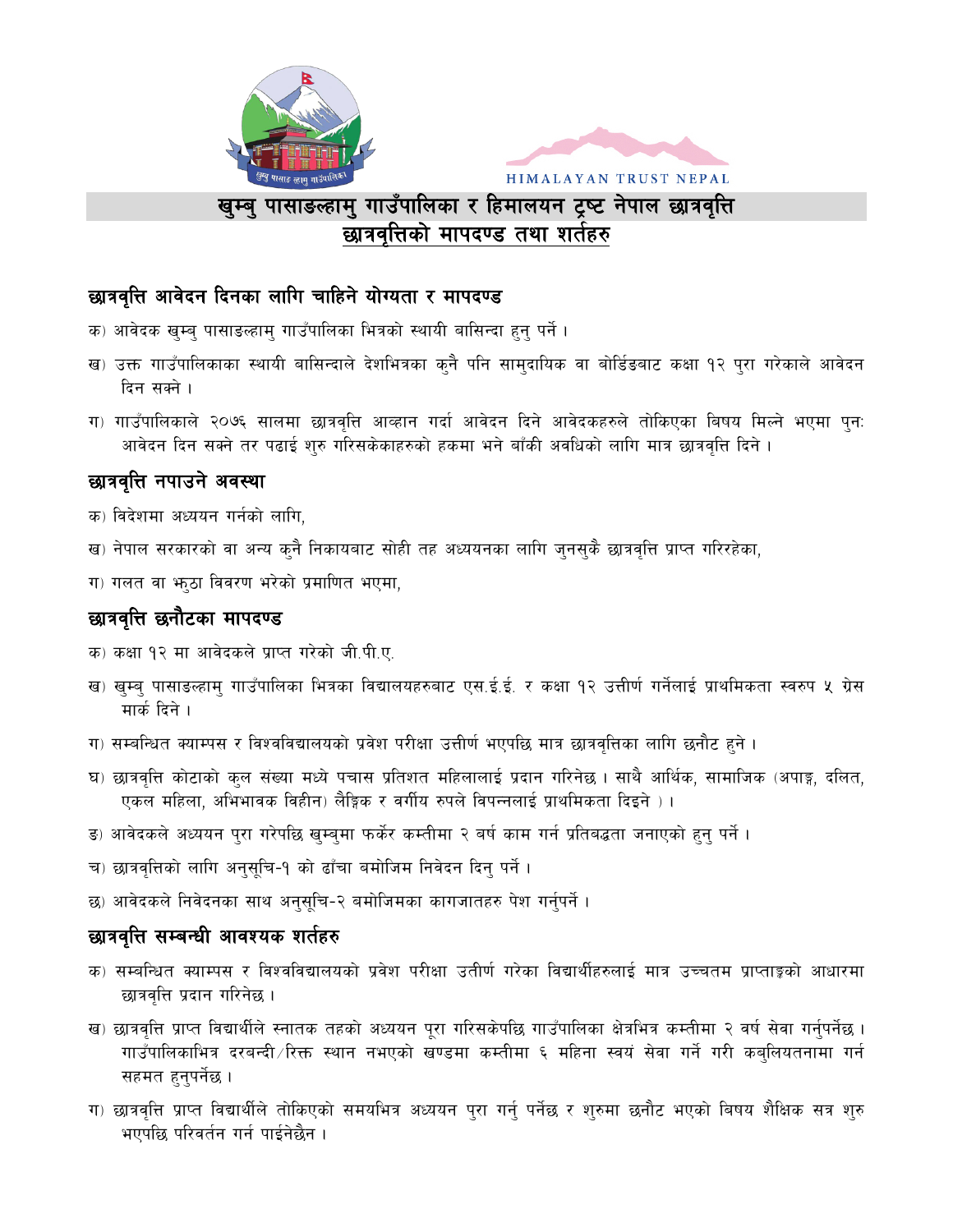- घ) यदि छात्रवृत्ति प्राप्त विद्यार्थीले पढाइ बिचैमा छोडेमा छात्रवृत्तिबापत प्राप्त सम्पूर्ण रकम छात्रवृत्ति प्रदायक संस्थालाई फिर्ता गर्न् पर्नेछ ।
- ङ) छात्रवृत्ति प्राप्त विद्यार्थीले नियमित रुपमा कक्षा लिन् पर्ने र प्रत्येक सेमेष्टर र बार्षिक परीक्षाहरुमा उत्तीर्ण हुन् पर्नेछ । यदि विद्यार्थीले परीक्षा उत्तीर्ण गर्न नसकेमा अर्को सत्रबाट छात्रवृत्ति रोक्का गरिनेछ । विद्यार्थीले आफ्**नो सेमेष्टर र बार्षि**क शैक्षिक प्रगतिको विवरण समितिलाई बुभाउनु पर्नेछ ।
- च) अध्ययन पुरा भएपछि विद्यार्थीले आफुना शैक्षिक प्रमाण पत्रहरुका प्रतिलिपिहरुका साथै छात्रवृत्तिले अध्ययन पुरा गर्न कसरी सहयता मिल्यो भन्ने बिषयमा एक पुष्ठ लामो प्रतिवेदन पनि समितिमा बुभ्राउन् पर्नेछ । यदि नबुभ्राएमा छात्रवृत्तिको अन्तिम किस्ता निकासा गरिने छैन ।
- छ) आवेदकले अनुसुचि-३ बमोजिमको काबुलियतनामामा हस्ताक्षर गरी सबै शर्तहरु पालना गर्नु पर्नेछ ।

### छात्रवृत्ति रद्द गरिने अवस्था

देहायको अवस्थामा समितिले यस कार्यविधि बमोजिम छात्रवृत्ति रद्द गरी छात्रवृत्ति प्रदायक संस्थाबाट प्रदान गरिएको सम्पुर्ण रकम असुल उपर गरिनेछ ।

- क) भाट्टा विवरण पेश गरेमा,
- ख) अध्ययनको वार्षिक विवरण समयमा नबु**फाएमा**,
- ग) अध्ययन पूरा नगरेमा,
- घ) अध्ययन अवधिमा फौजदारी कसूरमा दोषी प्रमाणित भएमा,
- ङ) सम्बन्धित शिक्षण संस्थाबाट निष्कासित भएमा,
- च) छात्रवृत्ति प्राप्त गरेको विषय परिवर्तन गरेमा,
- छ) दोहोरो पर्ने गरी छात्रवृत्ति स्वीकार गरेको पाइएमा

## छात्रवृत्तिको अवधि

रनातक तहका छात्रवृत्तिको अवधि एल.एल.बि. को ३ बर्ष र बि.एस्सी. भेटनेरीको पाँच बर्षको हुनेछ भने अन्य बिषयहरुको अवधि ४ बर्षको हुनेछ । यद्यपि, शैक्षिक सत्रको शुरुमा भर्ना भएदेखि कोर्स पुरा भइ अन्तिम परीक्षा हुने महिनासम्मको अवधिमात्र छात्रवृत्ति प्रदान गरिनेछ । आवेदकले शैक्षिक संस्थामा भर्ना भएको प्रमाण पेश गरेपछि पहिलो महिनाबाट छात्रवृत्ति सुरु हुने र बिश्व विद्यालयको शैक्षिक क्यालेण्डर अनुसार स्नातक तहको अन्तिम सेमेस्टरको कोर्स पुरा भइ परीक्षामा सामेल भइसकेपछि छात्रवृत्तिको अवधि समाप्त हुनेछ । यदि कुनै कारणवश अन्तिम बर्षको अन्तिम परीक्षा ढिलो हुन गएमा माथि तोकिएभन्दा बढी अवधि छात्रवृत्ति प्रदान गरिनेछैन ।

# अनुसुची २ : आवेदनसाथ संलग्न गर्नुपर्ने कागजातहरुको विवरण

- 9. एस.ई.ई. परीक्षा उतीर्ण गरेको लब्धांक र चारित्रिक प्रमाण पत्रको प्रतिलीपि,
- २. कक्षा १२ वा सो सरह उतीर्ण गरेको लब्धांक र चारित्रिक प्रमाण पत्रको प्रतिलीपि,
- ३. विद्यार्थी स्थायी रुपमा बसोबास गर्दै आएको वडा कार्यालयको सिफारिस पत्र,
- ४. आर्थिक, सामाजिक (अपाङ्ग, दलित, एकल महिला, अभिभावक विहीन) लैङ्गिक र वर्गीय रुपले विपन्न आवेदकले आफ्**नो** वडा कार्यालयको सिफारिस,
- ४. सम्बन्धित क्याम्पस र विश्वविद्यालयको प्रवेश परीक्षाको नतिजाको प्रतिलिपि
- ६. विद्यार्थी र अभिभावकको नागरिकताको प्रतिलीपि.
- ७. हालसालै खिचेको पासपोर्ट साइजको फोटो २ प्रति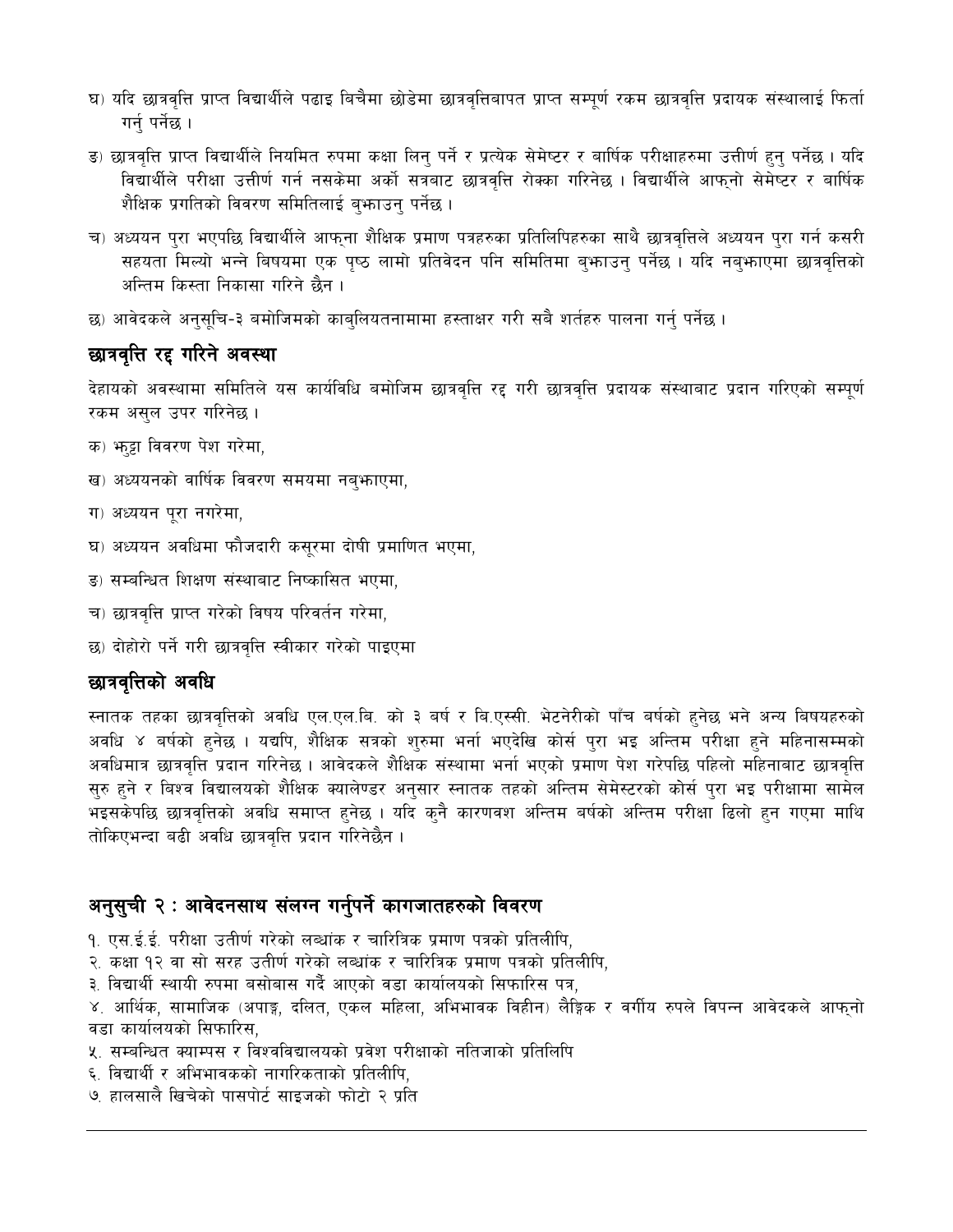# अनुसूचि-३ : कबुलियतनामाको ढाँचा

नाति ∕ नातिनी, श्री ………………………………… को छोरा ∕ छोरी श्री को को ………………………… गाउँपालिका वडा नं. …….. गाउँ ∕ टोल …………………… बस्ने ………………………… मितिमा अध्ययनको वार्षिक रुपमा प्रगति विवरण बुभ्काउनको साथै अध्ययन पुरा गरी गाउँपालिका क्षेत्रभित्र कम्तीमा २ वर्ष सेवा गर्नेछ । साथै गाउँपालिकाभित्र दरबन्दी ∕रिक्त स्थान नभएको खण्डमा कम्तीमा ६ महिना स्वयं सेवा गर्नेछ । मैले छात्रवृत्ति प्राप्त गरेको विषयको अध्ययन पुरा नगरेमा, छात्रवृत्ति प्राप्त गरेको विषय परिवर्तन गरेमा, भटा विवरण पेश गरेमा, दोहोरो पर्ने गरी छात्रवृत्ति स्वीकार गरेको पाइएमा, अध्ययनको वार्षिक विवरण समयमा नब्फाएमा, अध्ययन अवधिमा फौजदारी कसूरमा दोषी प्रमाणित भएमा र सम्बन्धित शिक्षण संस्थाबाट निश्काषित भएमा मैले छात्रवृत्तिवापत पाएको आर्थिक सुविधा तथा सो मा लागेको व्याज रकम समेत गाउँपालिका र हिमालयन ट्रष्ट नेपाललाई बुभ्राउनेछ । सो रकम नबुभाएमा सरकारी बाँकी सरह असूल उपर गरेमा मेरो मञ्जूरी भएकोले यो कब्लियतनामा गरी दिएको छ ।

| छात्रवृत्ति पाउनेको तर्फबाटः | अध्ययन गर्ने शिक्षण संस्थाको |
|------------------------------|------------------------------|
| दस्तखतः                      | नामः                         |
| नामः                         | ठेगानाः                      |
| ठेगानाः                      | सम्पर्क नं.                  |
| सम्पर्क नं.                  | इमेल:                        |
| इमेल:                        | त्याप्चे                     |
| मितिः                        | दायाँ<br>बायाँ               |